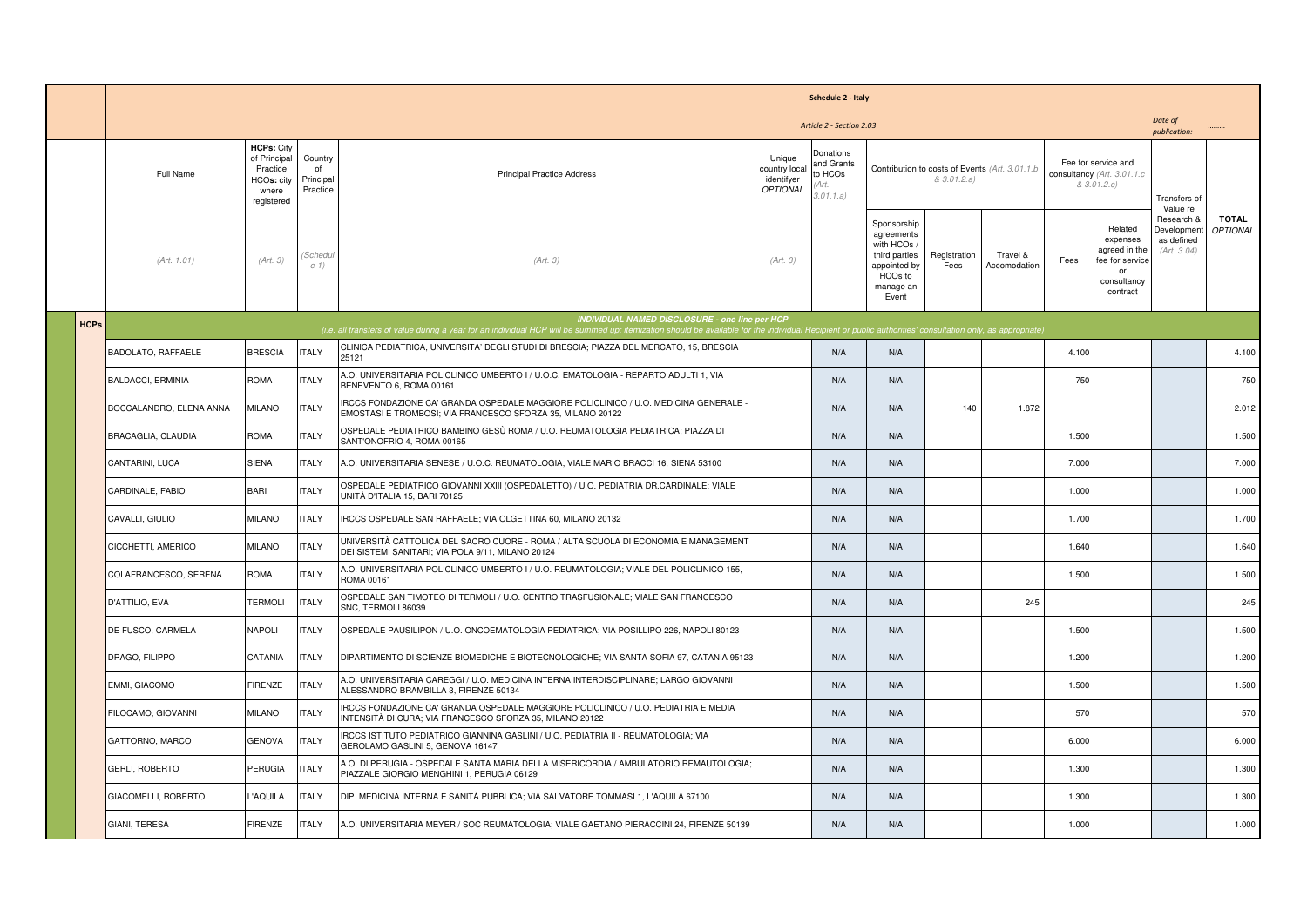| Schedule 2 - Italy                                  |                                                                                    |                                        |                                                                                                                                                                          |                                                   |                                                          |                                                                                                          |                      |                          |       |                                                                                          |                                                        |                                                 |  |  |  |  |  |  |  |  |  |  |  |  |  |  |  |  |  |                                                                  |  |  |                          |  |
|-----------------------------------------------------|------------------------------------------------------------------------------------|----------------------------------------|--------------------------------------------------------------------------------------------------------------------------------------------------------------------------|---------------------------------------------------|----------------------------------------------------------|----------------------------------------------------------------------------------------------------------|----------------------|--------------------------|-------|------------------------------------------------------------------------------------------|--------------------------------------------------------|-------------------------------------------------|--|--|--|--|--|--|--|--|--|--|--|--|--|--|--|--|--|------------------------------------------------------------------|--|--|--------------------------|--|
| Date of<br>Article 2 - Section 2.03<br>publication: |                                                                                    |                                        |                                                                                                                                                                          |                                                   |                                                          |                                                                                                          |                      |                          |       |                                                                                          |                                                        |                                                 |  |  |  |  |  |  |  |  |  |  |  |  |  |  |  |  |  |                                                                  |  |  |                          |  |
| Full Name                                           | <b>HCPs: City</b><br>of Principal<br>Practice<br>HCOs: city<br>where<br>registered | Country<br>of<br>Principal<br>Practice | <b>Principal Practice Address</b>                                                                                                                                        | Unique<br>country local<br>identifyer<br>OPTIONAL | Donations<br>and Grants<br>to HCOs<br>'Art.<br>3.01.1.a) | & 3.01.2.a)                                                                                              |                      |                          |       |                                                                                          |                                                        | Contribution to costs of Events (Art. 3.01.1.b) |  |  |  |  |  |  |  |  |  |  |  |  |  |  |  |  |  | Fee for service and<br>consultancy (Art. 3.01.1.c<br>& 3.01.2.c) |  |  | Transfers of<br>Value re |  |
| (Art. 1.01)                                         | (Art. 3)                                                                           | Schedul<br>e 1)                        | (Art. 3)                                                                                                                                                                 | (Art. 3)                                          |                                                          | Sponsorship<br>agreements<br>with HCOs<br>third parties<br>appointed by<br>HCOs to<br>manage an<br>Event | Registration<br>Fees | Travel &<br>Accomodation | Fees  | Related<br>expenses<br>agreed in the<br>fee for service<br>or<br>consultancy<br>contract | Research &<br>Development<br>as defined<br>(Art. 3.04) | <b>TOTAL</b><br><b>OPTIONAL</b>                 |  |  |  |  |  |  |  |  |  |  |  |  |  |  |  |  |  |                                                                  |  |  |                          |  |
| GIORDANO, PAOLA                                     | <b>BARI</b>                                                                        | <b>ITALY</b>                           | P.O. - POLICLINICO DI BARI / CENTRO EMOFILIA PEDIATRICO; PIAZZALE GIULIO CESARE 11, BARI<br>70124                                                                        |                                                   | N/A                                                      | N/A                                                                                                      |                      | 65                       | 1.000 |                                                                                          |                                                        | 1.065                                           |  |  |  |  |  |  |  |  |  |  |  |  |  |  |  |  |  |                                                                  |  |  |                          |  |
| <b>IANNONE, FLORENZO</b>                            | <b>BARI</b>                                                                        | <b>ITALY</b>                           | P.O. - POLICLINICO DI BARI / CENTRO OSTEOPOROSI - P.O. - POLICLINICO DI BARI; PIAZZALE GIULIO<br>CESARE 11, BARI 70124                                                   |                                                   | N/A                                                      | N/A                                                                                                      |                      |                          | 1.000 |                                                                                          |                                                        | 1.000                                           |  |  |  |  |  |  |  |  |  |  |  |  |  |  |  |  |  |                                                                  |  |  |                          |  |
| LA SPINA, MILENA                                    | CATANIA                                                                            | <b>ITALY</b>                           | STUDIO ASSOCIATO CATANIA; VIA SANTA SOFIA 78, CATANIA 95123                                                                                                              |                                                   | N/A                                                      | N/A                                                                                                      |                      |                          | 500   |                                                                                          |                                                        | 500                                             |  |  |  |  |  |  |  |  |  |  |  |  |  |  |  |  |  |                                                                  |  |  |                          |  |
| LA TORRE, FRANCESCO                                 | <b>BRINDISI</b>                                                                    | <b>TALY</b>                            | OSPEDALE PEDIATRICO GIOVANNI XXIII (OSPEDALETTO) / U.O. PEDIATRIA DR.CARDINALE; STRADA<br>STATALE 7 PER MESAGNE, BRINDISI 72100                                          |                                                   | N/A                                                      | N/A                                                                                                      |                      |                          | 1.000 |                                                                                          |                                                        | 1.000                                           |  |  |  |  |  |  |  |  |  |  |  |  |  |  |  |  |  |                                                                  |  |  |                          |  |
| LELLI, GIUSEPPINA                                   | <b>BARI</b>                                                                        | <b>ITALY</b>                           | P.O. - POLICLINICO DI BARI / U.O. MEDICINA FISICA E RIABILITAZIONE; PIAZZALE GIULIO CESARE 11,<br><b>BARI 70124</b>                                                      |                                                   | N/A                                                      | N/A                                                                                                      |                      | 43                       | 1.000 |                                                                                          |                                                        | 1.043                                           |  |  |  |  |  |  |  |  |  |  |  |  |  |  |  |  |  |                                                                  |  |  |                          |  |
| LOCATELLI, FRANCO                                   | <b>ROMA</b>                                                                        | <b>ITALY</b>                           | OSPEDALE PEDIATRICO BAMBINO GESÙ ROMA / CENTRO ONCOLOGIA; PIAZZA DI SANT'ONOFRIO 4,<br>ROMA 00165                                                                        |                                                   | N/A                                                      | N/A                                                                                                      | 381                  |                          | 3.900 |                                                                                          |                                                        | 4.281                                           |  |  |  |  |  |  |  |  |  |  |  |  |  |  |  |  |  |                                                                  |  |  |                          |  |
| LOPALCO, GIUSEPPE                                   | <b>BARI</b>                                                                        | <b>ITALY</b>                           | P.O. - POLICLINICO DI BARI / U.O. REUMATOLOGIA; PIAZZALE GIULIO CESARE 11, BARI 70124                                                                                    |                                                   | N/A                                                      | N/A                                                                                                      |                      |                          | 1.500 |                                                                                          |                                                        | 1.500                                           |  |  |  |  |  |  |  |  |  |  |  |  |  |  |  |  |  |                                                                  |  |  |                          |  |
| MAGGIO, MARIA CRISTINA                              | PALERMO                                                                            | <b>ITALY</b>                           | OSPEDALE DEI BAMBINI GIOVANNI DI CRISTINA / U.O. PEDIATRIA IV (CLINICA PEDIATRICA); VIA DEI<br>BENEDETTINI 5, PALERMO 90134                                              |                                                   | N/A                                                      | N/A                                                                                                      |                      |                          | 2.500 |                                                                                          |                                                        | 2.500                                           |  |  |  |  |  |  |  |  |  |  |  |  |  |  |  |  |  |                                                                  |  |  |                          |  |
| MALCANGI, GIUSEPPE                                  | <b>BARI</b>                                                                        | <b>ITALY</b>                           | P.O. - POLICLINICO DI BARI / CENTRO EMOFILIA E TROMBOSI; PIAZZALE GIULIO CESARE 11, BARI<br>70124                                                                        |                                                   | N/A                                                      | N/A                                                                                                      |                      | 48                       | 2.000 |                                                                                          |                                                        | 2.048                                           |  |  |  |  |  |  |  |  |  |  |  |  |  |  |  |  |  |                                                                  |  |  |                          |  |
| MALIZIA, RANIERO                                    | PESCARA                                                                            | <b>ITALY</b>                           | OSPEDALE CLINICIZZATO SS. ANNUNZIATA / U.O. SERVIZIO DI IMMUNOEMATOLOGIA E MEDICINA<br>TRASFUSIONALE (SIMT) - DAY HOSPIAL EMATOLOGICO; VIA FONTE ROMANA 8, PESCARA 65124 |                                                   | N/A                                                      | N/A                                                                                                      |                      | 391                      |       |                                                                                          |                                                        | 391                                             |  |  |  |  |  |  |  |  |  |  |  |  |  |  |  |  |  |                                                                  |  |  |                          |  |
| MANSUETO, MARIA FRANCESCA                           | PALERMO                                                                            | <b>ITALY</b>                           | A.O. UNIVERSITARIA POLICLINICO PAOLO GIACCONE / U.O. EMOSTASI E TROMBOSI; VIA DEL<br>VESPRO 129, PALERMO 90127                                                           |                                                   | N/A                                                      | N/A                                                                                                      |                      |                          | 1.000 |                                                                                          |                                                        | 1.000                                           |  |  |  |  |  |  |  |  |  |  |  |  |  |  |  |  |  |                                                                  |  |  |                          |  |
| MARCHESINI, EMANUELA                                | PERUGIA                                                                            | <b>ITALY</b>                           | A.O. DI PERUGIA - OSPEDALE SANTA MARIA DELLA MISERICORDIA / U.O. MEDICINA INTERNA<br>VASCOLARE E D'URGENZA; PIAZZALE GIORGIO MENGHINI 1, PERUGIA 06129                   |                                                   | N/A                                                      | N/A                                                                                                      |                      |                          | 400   |                                                                                          |                                                        | 400                                             |  |  |  |  |  |  |  |  |  |  |  |  |  |  |  |  |  |                                                                  |  |  |                          |  |
| MARINO, RENATO                                      | <b>BARI</b>                                                                        | <b>TALY</b>                            | P.O. - POLICLINICO DI BARI / CENTRO EMOFILIA E TROMBOSI; PIAZZALE GIULIO CESARE 11, BARI<br>70124                                                                        |                                                   | N/A                                                      | N/A                                                                                                      |                      | 39                       | 3.090 |                                                                                          |                                                        | 3.129                                           |  |  |  |  |  |  |  |  |  |  |  |  |  |  |  |  |  |                                                                  |  |  |                          |  |
| MATTIA, CONSALVO                                    | LATINA                                                                             | <b>ITALY</b>                           | DIP. SCIENZE E BIOTECNOLOGIE MEDICO-CHIRURGICHE; CORSO DELLA REPUBBLICA 79, LATINA<br>04100                                                                              |                                                   | N/A                                                      | N/A                                                                                                      |                      |                          | 4.000 |                                                                                          |                                                        | 4.000                                           |  |  |  |  |  |  |  |  |  |  |  |  |  |  |  |  |  |                                                                  |  |  |                          |  |
| MENEGHEL, ALESSANDRA                                | PADOVA                                                                             | <b>ITALY</b>                           | AZIENDA OSPEDALIERA DI PADOVA / REUMATOLOGIA PEDIATRICA (UOSD); VIA NICOLÒ GIUSTINIANI<br>2. PADOVA 35128                                                                |                                                   | N/A                                                      | N/A                                                                                                      |                      |                          | 1.000 |                                                                                          |                                                        | 1.000                                           |  |  |  |  |  |  |  |  |  |  |  |  |  |  |  |  |  |                                                                  |  |  |                          |  |
| MERLI, PIETRO                                       | ROMA                                                                               | ITALY                                  | OSPEDALE PEDIATRICO BAMBINO GESÙ ROMA / U.O. REUMATOLOGIA PEDIATRICA; PIAZZA DI<br>SANT'ONOFRIO 4, ROMA 00165                                                            |                                                   | N/A                                                      | N/A                                                                                                      |                      |                          | 2.700 |                                                                                          |                                                        | 2.700                                           |  |  |  |  |  |  |  |  |  |  |  |  |  |  |  |  |  |                                                                  |  |  |                          |  |
| MICALIZZI, CONCETTA                                 | <b>GENOVA</b>                                                                      | <b>ITALY</b>                           | IRCCS ISTITUTO PEDIATRICO GIANNINA GASLINI / U.O.C. EMATOLOGIA; VIA GEROLAMO GASLINI 5,<br>GENOVA 16147                                                                  |                                                   | N/A                                                      | N/A                                                                                                      |                      |                          | 500   |                                                                                          |                                                        | 500                                             |  |  |  |  |  |  |  |  |  |  |  |  |  |  |  |  |  |                                                                  |  |  |                          |  |
| MINOIA, FRANCESCA                                   | <b>MILANO</b>                                                                      | <b>ITALY</b>                           | IRCCS FONDAZIONE CA' GRANDA OSPEDALE MAGGIORE POLICLINICO / U.O.S. REUMATOLOGIA<br>PEDIATRICA; VIA FRANCESCO SFORZA 35, MILANO 20122                                     |                                                   | N/A                                                      | N/A                                                                                                      |                      |                          | 1.070 |                                                                                          |                                                        | 1.070                                           |  |  |  |  |  |  |  |  |  |  |  |  |  |  |  |  |  |                                                                  |  |  |                          |  |
| MIULLI, ELEONORA                                    | <b>ROMA</b>                                                                        | <b>ITALY</b>                           | A.O. UNIVERSITARIA POLICLINICO UMBERTO I / U.O.C. EMATOLOGIA - REPARTO ADULTI 1; VIA<br>BENEVENTO 6, ROMA 00161                                                          |                                                   | N/A                                                      | N/A                                                                                                      |                      |                          | 500   |                                                                                          |                                                        | 500                                             |  |  |  |  |  |  |  |  |  |  |  |  |  |  |  |  |  |                                                                  |  |  |                          |  |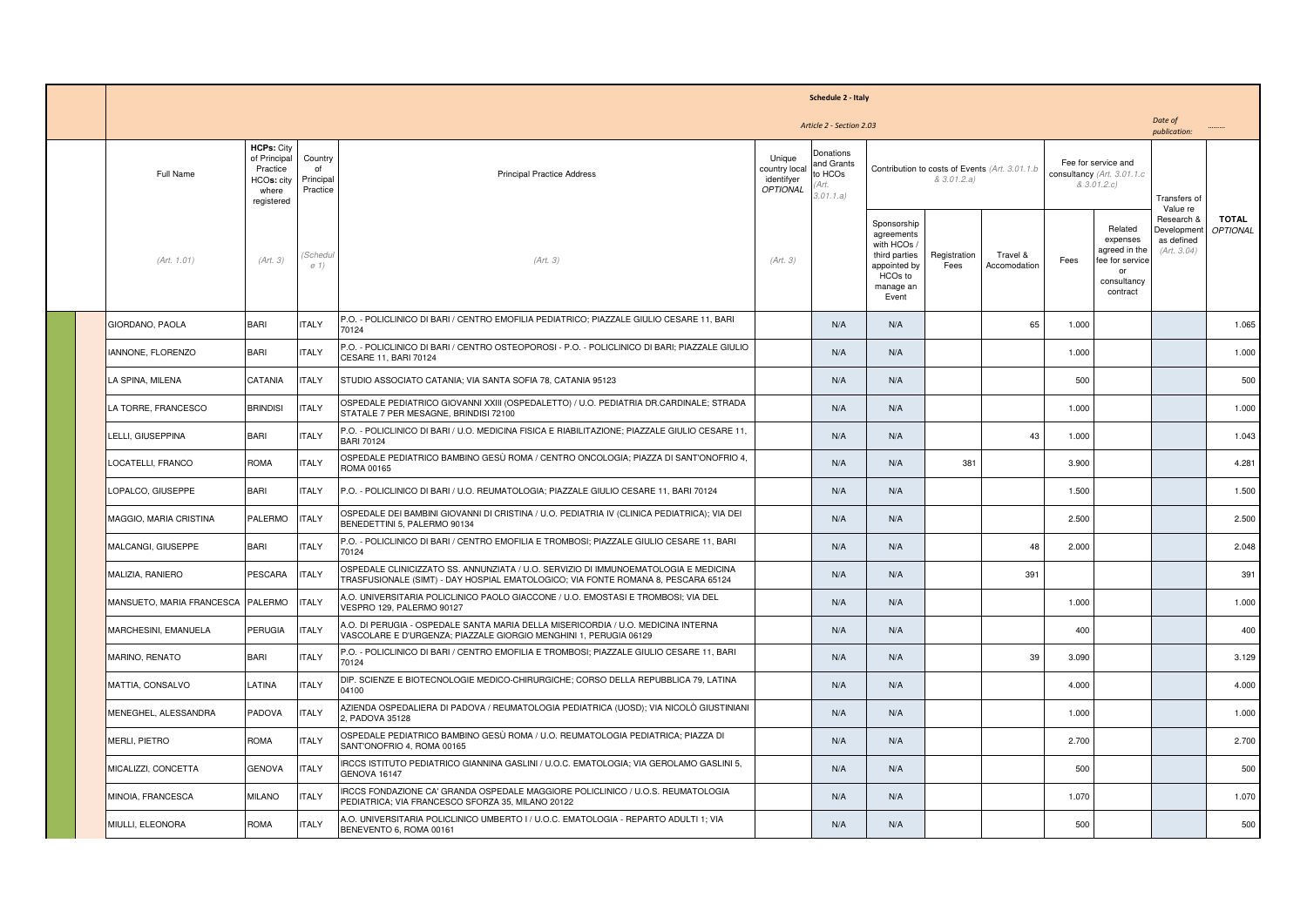| Schedule 2 - Italy                                                                                         |                                                                                    |                                        |                                                                                                                                                           |                                                   |                                                          |                                                                                                            |                      |                                                 |                                                                  |                                                                                          |                                                        |                                 |
|------------------------------------------------------------------------------------------------------------|------------------------------------------------------------------------------------|----------------------------------------|-----------------------------------------------------------------------------------------------------------------------------------------------------------|---------------------------------------------------|----------------------------------------------------------|------------------------------------------------------------------------------------------------------------|----------------------|-------------------------------------------------|------------------------------------------------------------------|------------------------------------------------------------------------------------------|--------------------------------------------------------|---------------------------------|
| Date of<br>Article 2 - Section 2.03<br>publication:                                                        |                                                                                    |                                        |                                                                                                                                                           |                                                   |                                                          |                                                                                                            |                      |                                                 |                                                                  |                                                                                          |                                                        |                                 |
| Full Name                                                                                                  | <b>HCPs: City</b><br>of Principal<br>Practice<br>HCOs: city<br>where<br>registered | Country<br>of<br>Principal<br>Practice | <b>Principal Practice Address</b>                                                                                                                         | Unique<br>country local<br>identifyer<br>OPTIONAL | Donations<br>and Grants<br>to HCOs<br>'Art.<br>3.01.1.a) |                                                                                                            | & 3.01.2.a)          | Contribution to costs of Events (Art. 3.01.1.b) | Fee for service and<br>consultancy (Art. 3.01.1.c<br>& 3.01.2.c) |                                                                                          | Transfers of<br>Value re                               |                                 |
| (Art. 1.01)                                                                                                | (Art. 3)                                                                           | 'Schedu<br>e 1)                        | (Art. 3)                                                                                                                                                  | (Art. 3)                                          |                                                          | Sponsorship<br>agreements<br>with HCOs /<br>third parties<br>appointed by<br>HCOs to<br>manage an<br>Event | Registration<br>Fees | Travel &<br>Accomodation                        | Fees                                                             | Related<br>expenses<br>agreed in the<br>fee for service<br>or<br>consultancy<br>contract | Research &<br>Development<br>as defined<br>(Art. 3.04) | <b>TOTAL</b><br><b>OPTIONAL</b> |
| MORETTI, LORENZO                                                                                           | <b>BARI</b>                                                                        | <b>ITALY</b>                           | P.O. - POLICLINICO DI BARI / U.O. ORTOPEDIA II; PIAZZALE GIULIO CESARE 11, BARI 70124                                                                     |                                                   | N/A                                                      | N/A                                                                                                        |                      | 53                                              | 1.000                                                            |                                                                                          |                                                        | 1.053                           |
| ONOFRILLO, DANIELA                                                                                         | PESCARA                                                                            | <b>ITALY</b>                           | OSPEDALE CIVILE DELLO SPIRITO SANTO / U.O.C. EMATOLOGIA CLINICA; VIA FONTE ROMANA 8,<br>PESCARA 65124                                                     |                                                   | N/A                                                      | N/A                                                                                                        |                      |                                                 | 500                                                              |                                                                                          |                                                        | 500                             |
| PASCA, SAMANTHA                                                                                            | PADOVA                                                                             | <b>ITALY</b>                           | AZIENDA OSPEDALIERA DI PADOVA / U.O.S.D. COAGULOPATIE; VIA NICOLÒ GIUSTINIANI 2, PADOVA<br>35128                                                          |                                                   | N/A                                                      | N/A                                                                                                        |                      |                                                 | 2.600                                                            |                                                                                          |                                                        | 2.600                           |
| PASSERI, EMILIO VALTER                                                                                     | <b>BRESCIA</b>                                                                     | <b>ITALY</b>                           | CLINICA DOMUS SALUTIS / U.O. RIABILITAZIONE SPECIALISTICA POLIFUNZIONALE; VIA DEL<br>LAZZARETTO 3. BRESCIA 25123                                          |                                                   | N/A                                                      | N/A                                                                                                        |                      |                                                 | 1.500                                                            |                                                                                          |                                                        | 1.500                           |
| PASTA, GIANLUIGI                                                                                           | PAVIA                                                                              | <b>ITALY</b>                           | FONDAZIONE IRCCS POLICLINICO SAN MATTEO / U.O. ORTOPEDIA TRAUMATOLOGIA; VIALE CAMILLO<br>GOLGI 19, PAVIA 27100                                            |                                                   | N/A                                                      | N/A                                                                                                        |                      | 353                                             | 2.500                                                            |                                                                                          |                                                        | 2.853                           |
| PORTA, FULVIO                                                                                              | <b>BRESCIA</b>                                                                     | <b>ITALY</b>                           | OSPEDALE DEI BAMBINI DI BRESCIA / CENTRO ONCOLOGIA PED.; VIA DEL MEDOLO 2, BRESCIA<br>25123                                                               |                                                   | N/A                                                      | N/A                                                                                                        |                      |                                                 | 500                                                              |                                                                                          |                                                        | 500                             |
| RIZZARI, CARMELO                                                                                           | MONZA                                                                              | <b>ITALY</b>                           | A.O. S. GERARDO DEI TINTORI / U.O. EMATO ONCOLOGIA PEDIATRICA; VIA GIOVANNI BATTISTA<br>PERGOLESI 33, MONZA 20900                                         |                                                   | N/A                                                      | N/A                                                                                                        |                      |                                                 | 1.500                                                            |                                                                                          |                                                        | 1.500                           |
| RODEGHIERO, FRANCESCO                                                                                      | VICENZA                                                                            | <b>ITALY</b>                           | FONDAZIONE PROGETTO EMATOLOGIA; CONTRÀ SAN FRANCESCO 41, VICENZA 36100                                                                                    |                                                   | N/A                                                      | N/A                                                                                                        |                      |                                                 | 1.610                                                            |                                                                                          |                                                        | 1.610                           |
| RUSCITTI, PIERO                                                                                            | L'AQUILA                                                                           | <b>ITALY</b>                           | DIP. MEDICINA INTERNA E SANITÀ PUBBLICA; VIA SALVATORE TOMMASI 1, L'AQUILA 67100                                                                          |                                                   | N/A                                                      | N/A                                                                                                        |                      |                                                 | 3.500                                                            |                                                                                          |                                                        | 3.500                           |
| SANTORO, CRISTINA                                                                                          | <b>ROMA</b>                                                                        | <b>ITALY</b>                           | A.O. UNIVERSITARIA POLICLINICO UMBERTO I / U.O. DIAGNOSI SPECIALE E TERAPIA DELLE<br>MALATTIE DELL'EMOSTASI E DELLA TROMBOSI; VIA BENEVENTO 6, ROMA 00161 |                                                   | N/A                                                      | N/A                                                                                                        | 995                  | 1.726                                           |                                                                  |                                                                                          |                                                        | 2.721                           |
| SANTORO, NICOLA                                                                                            | <b>BARI</b>                                                                        | <b>ITALY</b>                           | P.O. - POLICLINICO DI BARI / U.O. PEDIATRIA GENERALE FEDERICO VECCHIO; PIAZZALE GIULIO<br>CESARE 11, BARI 70124                                           |                                                   | N/A                                                      | N/A                                                                                                        |                      |                                                 | 1.000                                                            |                                                                                          |                                                        | 1.000                           |
| SIENI, ELENA                                                                                               | <b>FIRENZE</b>                                                                     | <b>ITALY</b>                           | A.O. UNIVERSITARIA MEYER / A.O. UNIVERSITARIA MEYER / CENTRO PER LE ISTIOCITOSI; VIALE<br>GAETANO PIERACCINI 24. FIRENZE 50139                            |                                                   | N/A                                                      | N/A                                                                                                        |                      |                                                 | 1.500                                                            |                                                                                          |                                                        | 1.500                           |
| SOTA, JURGEN                                                                                               | <b>SIENA</b>                                                                       | <b>ITALY</b>                           | A.O. UNIVERSITARIA SENESE / U.O.C. REUMATOLOGIA; VIALE MARIO BRACCI 16, SIENA 53100                                                                       |                                                   | N/A                                                      | N/A                                                                                                        |                      |                                                 | 1.500                                                            |                                                                                          |                                                        | 1.500                           |
| ZECCA, MARCO                                                                                               | <b>PAVIA</b>                                                                       | <b>ITALY</b>                           | FONDAZIONE IRCCS POLICLINICO SAN MATTEO / U.O. ONCOEMATOLOGIA PEDIATRICA; VIALE<br>CAMILLO GOLGI 19, PAVIA 27100                                          |                                                   | N/A                                                      | N/A                                                                                                        |                      |                                                 | 1.500                                                            |                                                                                          |                                                        | 1.500                           |
| OTHER, NOT INCLUDED ABOVE - where information cannot be disclosed on an individual basis for legal reasons |                                                                                    |                                        |                                                                                                                                                           |                                                   |                                                          |                                                                                                            |                      |                                                 |                                                                  |                                                                                          |                                                        |                                 |
| Aggregate amount attributable to transfers of value to such Recipients - Art. 3.2                          |                                                                                    |                                        |                                                                                                                                                           |                                                   | N/A                                                      | N/A                                                                                                        | 6.225                | 13.137                                          | 105.489                                                          | 474                                                                                      |                                                        | 125.325                         |
| <b>Number of Recipients</b> (named list, where appropriate) - Art. 3.2                                     |                                                                                    |                                        |                                                                                                                                                           |                                                   |                                                          | N/A                                                                                                        | 13                   | 9                                               | 30                                                               | <sup>1</sup>                                                                             |                                                        | 37                              |
| % of total transfers of value to individual HCPs - Art. 3.2                                                |                                                                                    |                                        |                                                                                                                                                           |                                                   | N/A                                                      | N/A                                                                                                        | 81%                  | 47%                                             | 38%                                                              | 100%                                                                                     |                                                        | 39%                             |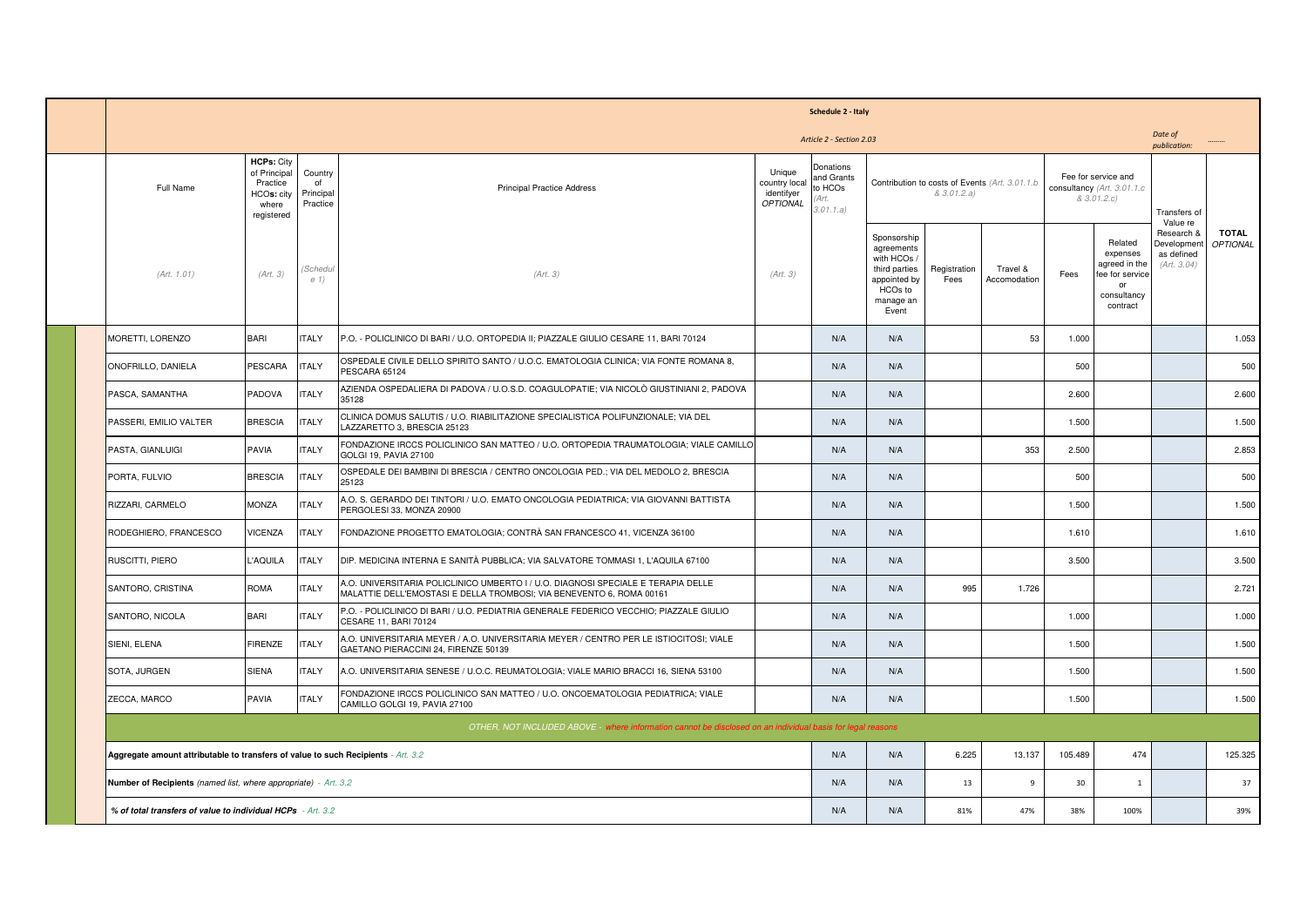|             |                                                                                       |                                                                                    |                                        |                                                                                                                                                                                                                                                                     |                                                          | Schedule 2 - Italy                                      |                                                                                                            |                      |                                                |                                                                   |                                                                                          |                                                       |                                 |  |  |  |  |
|-------------|---------------------------------------------------------------------------------------|------------------------------------------------------------------------------------|----------------------------------------|---------------------------------------------------------------------------------------------------------------------------------------------------------------------------------------------------------------------------------------------------------------------|----------------------------------------------------------|---------------------------------------------------------|------------------------------------------------------------------------------------------------------------|----------------------|------------------------------------------------|-------------------------------------------------------------------|------------------------------------------------------------------------------------------|-------------------------------------------------------|---------------------------------|--|--|--|--|
|             |                                                                                       | Article 2 - Section 2.03                                                           |                                        |                                                                                                                                                                                                                                                                     |                                                          |                                                         |                                                                                                            |                      |                                                |                                                                   |                                                                                          |                                                       | Date of<br>publication:         |  |  |  |  |
|             | Full Name                                                                             | <b>HCPs: City</b><br>of Principal<br>Practice<br>HCOs: city<br>where<br>registered | Country<br>of<br>Principal<br>Practice | <b>Principal Practice Address</b>                                                                                                                                                                                                                                   | Unique<br>country local<br>identifyer<br><b>OPTIONAL</b> | Donations<br>and Grants<br>to HCOs<br>Art.<br>3.01.1.a) |                                                                                                            | & 3.01.2.a)          | Contribution to costs of Events (Art. 3.01.1.b | Fee for service and<br>consultancy (Art. 3.01.1.c)<br>& 3.01.2.c) |                                                                                          | Transfers of<br>Value re                              |                                 |  |  |  |  |
|             | (Art. 1.01)                                                                           | (Art. 3)                                                                           | 'Schedu<br>e 1)                        | (Art. 3)                                                                                                                                                                                                                                                            | (Art. 3)                                                 |                                                         | Sponsorship<br>agreements<br>with HCOs /<br>third parties<br>appointed by<br>HCOs to<br>manage an<br>Event | Registration<br>Fees | Travel &<br>Accomodation                       | Fees                                                              | Related<br>expenses<br>agreed in the<br>fee for service<br>or<br>consultancy<br>contract | Research &<br>Developmen<br>as defined<br>(Art. 3.04) | <b>TOTAL</b><br><b>OPTIONAL</b> |  |  |  |  |
| <b>HCOs</b> |                                                                                       |                                                                                    |                                        | <b>INDIVIDUAL NAMED DISCLOSURE - one line per HCO</b><br>(i.e. all transfers of value during a year for an individual HCO will be summed up: itemization should be available for the individual Recipient or public authorities' consultation only, as appropriate) |                                                          |                                                         |                                                                                                            |                      |                                                |                                                                   |                                                                                          |                                                       |                                 |  |  |  |  |
|             | AIM ITALY SRL                                                                         | <b>MILANO</b>                                                                      | <b>ITALY</b>                           | VIA G RIPAMONTI 129. MILANO 20141                                                                                                                                                                                                                                   |                                                          |                                                         | 4.800                                                                                                      |                      |                                                |                                                                   |                                                                                          |                                                       | 4.800                           |  |  |  |  |
|             | ARISTEA INTERNATIONAL S.R.L.                                                          | <b>GENOVA</b>                                                                      | <b>ITALY</b>                           | VIA ROMA 10, GENOVA 16121                                                                                                                                                                                                                                           |                                                          |                                                         | 1.250                                                                                                      |                      |                                                |                                                                   |                                                                                          |                                                       | 1.250                           |  |  |  |  |
|             | ASSOCIAZIONE ITALIANA<br><b>LINFOISTIOCITOSI</b><br><b>EMOFAGOCITICA (AILE ONLUS)</b> | SAN<br><b>GIORGIO A</b><br>CREMANO                                                 | <b>ITALY</b>                           | VIALE FORMISANO 59, SAN GIORGIO A CREMANO 80046                                                                                                                                                                                                                     |                                                          |                                                         | 5.000                                                                                                      |                      |                                                |                                                                   |                                                                                          |                                                       | 5.000                           |  |  |  |  |
|             | AZIENDA SANITARIA<br>UNIVERSITARIA FRIULI<br>CENTRALE                                 | <b>UDINE</b>                                                                       | <b>ITALY</b>                           | VIA POZZUOLO 330, UDINE 33100                                                                                                                                                                                                                                       |                                                          |                                                         | 10.000                                                                                                     |                      |                                                |                                                                   |                                                                                          |                                                       | 10.000                          |  |  |  |  |
|             | <b>BIOMEDIA SRL SOC.</b><br><b>UNIPERSONALE</b>                                       | <b>MILANO</b>                                                                      | <b>ITALY</b>                           | VIA LIBERO TEMOLO 4, MILANO 20159                                                                                                                                                                                                                                   |                                                          |                                                         | 18.000                                                                                                     |                      |                                                |                                                                   |                                                                                          |                                                       | 18.000                          |  |  |  |  |
|             | CONGRESS TEAM PROJECT SRL<br>UNIP.                                                    | PAVIA                                                                              | <b>ITALY</b>                           | VIA FRATELLI CUZIO 42, PAVIA 27100                                                                                                                                                                                                                                  |                                                          |                                                         | 3.664                                                                                                      |                      |                                                |                                                                   |                                                                                          |                                                       | 3.664                           |  |  |  |  |
|             | MCO INTERNATIONAL SRL                                                                 | <b>FIRENZE</b>                                                                     | <b>ITALY</b>                           | VIA L C FARINI 11, FIRENZE 50121                                                                                                                                                                                                                                    |                                                          |                                                         | 26.200                                                                                                     |                      |                                                |                                                                   |                                                                                          |                                                       | 26.200                          |  |  |  |  |
|             | <b>MEDIK SRL</b>                                                                      | PADOVA                                                                             | <b>ITALY</b>                           | VIA VINCENZO STEFANO BREDA, 30, PADOVA 35010                                                                                                                                                                                                                        |                                                          |                                                         | 1.000                                                                                                      |                      |                                                |                                                                   |                                                                                          |                                                       | 1.000                           |  |  |  |  |
|             | OMNICOM PUBLIC RELATIONS<br><b>GROUP ITALY SRL</b>                                    | <b>MILANO</b>                                                                      | <b>ITALY</b>                           | VIA SENATO 14/16, MILANO 20121                                                                                                                                                                                                                                      |                                                          |                                                         | 3.400                                                                                                      |                      |                                                |                                                                   |                                                                                          |                                                       | 3.400                           |  |  |  |  |
|             | OSPEDALE PEDIATRICO<br><b>BAMBINO GESU</b>                                            | <b>ROMA</b>                                                                        | <b>ITALY</b>                           | PIAZZA SANT ONOFRIO 4, ROMA 00165                                                                                                                                                                                                                                   |                                                          |                                                         | 2.030                                                                                                      |                      |                                                |                                                                   |                                                                                          |                                                       | 2.030                           |  |  |  |  |
|             | STUDIO E.R. CONGRESSI SRL                                                             | <b>BOLOGNA</b>                                                                     | <b>ITALY</b>                           | VIA MARCONI 36, BOLOGNA 40122                                                                                                                                                                                                                                       |                                                          |                                                         | 15.100                                                                                                     |                      |                                                |                                                                   |                                                                                          |                                                       | 15.100                          |  |  |  |  |
|             | VMLY&RX S.R.L. - SOCIO UNICO                                                          | <b>MILANO</b>                                                                      | <b>ITALY</b>                           | VIA BERTIERI 4, MILANO 20146                                                                                                                                                                                                                                        |                                                          |                                                         | 117.734                                                                                                    |                      |                                                |                                                                   |                                                                                          |                                                       | 117.734                         |  |  |  |  |
|             |                                                                                       |                                                                                    |                                        | OTHER, NOT INCLUDED ABOVE - where information cannot be disclosed on an individual basis for legal reasons                                                                                                                                                          |                                                          |                                                         |                                                                                                            |                      |                                                |                                                                   |                                                                                          |                                                       |                                 |  |  |  |  |
|             | Aggregate amount attributable to transfers of value to such Recipients - Art. 3.2     |                                                                                    |                                        |                                                                                                                                                                                                                                                                     |                                                          |                                                         |                                                                                                            |                      |                                                |                                                                   |                                                                                          |                                                       |                                 |  |  |  |  |
|             |                                                                                       | Number of Recipients (named list, where appropriate) - Art. 3.2                    |                                        |                                                                                                                                                                                                                                                                     |                                                          |                                                         |                                                                                                            |                      |                                                |                                                                   |                                                                                          |                                                       |                                 |  |  |  |  |
|             | % of total transfers of value to individual HCOs - Art. 3.2                           |                                                                                    |                                        |                                                                                                                                                                                                                                                                     |                                                          |                                                         |                                                                                                            |                      |                                                |                                                                   |                                                                                          |                                                       |                                 |  |  |  |  |
|             |                                                                                       |                                                                                    |                                        | AGGREGATE DISCLOSURE                                                                                                                                                                                                                                                |                                                          |                                                         |                                                                                                            |                      |                                                |                                                                   |                                                                                          |                                                       |                                 |  |  |  |  |